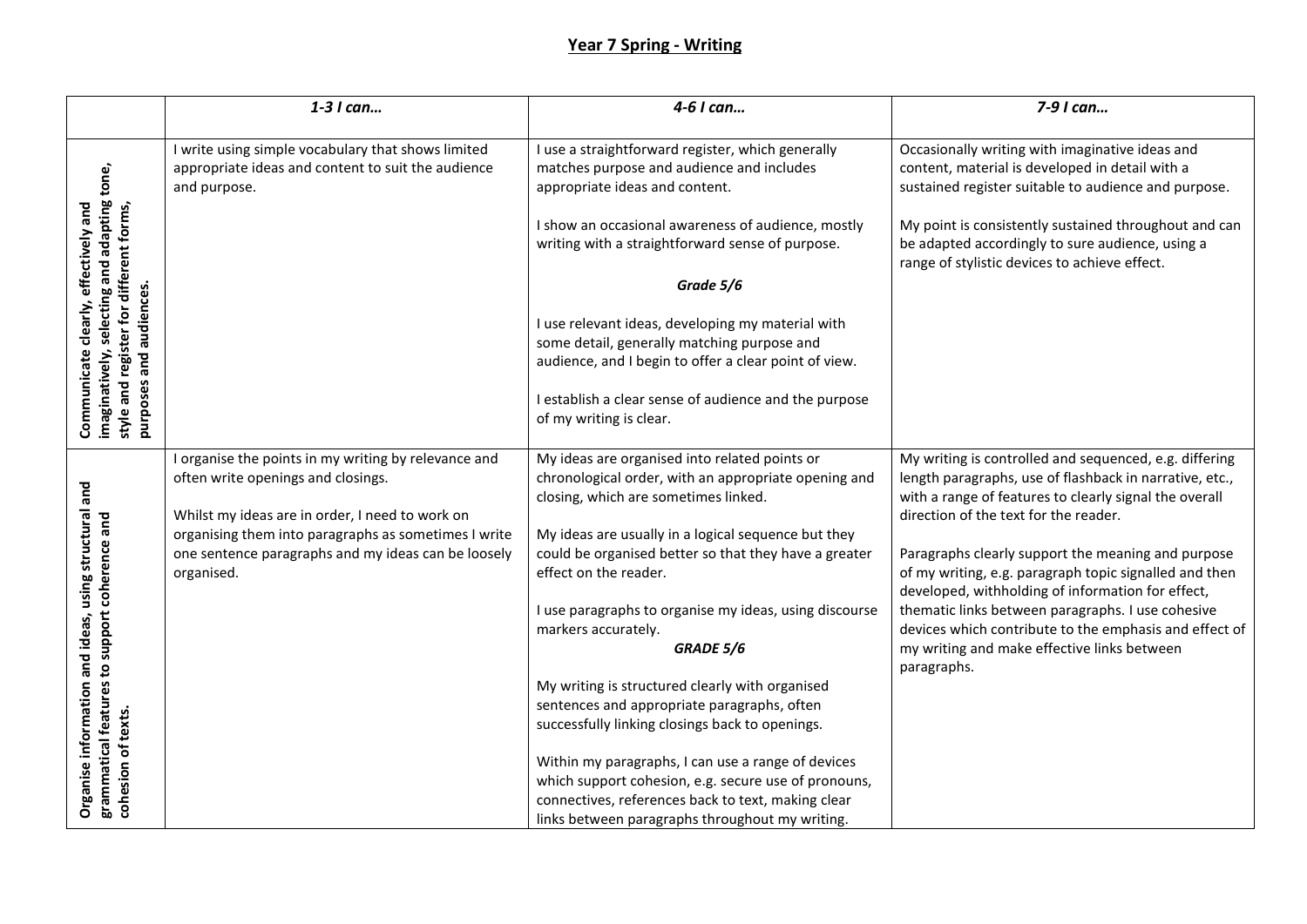|                                                                                                              | I use mostly simple sentences, often connecting<br>my ideas using words like and, but, so. | I am beginning to build in complex sentences in<br>my writing, using a range of connectives: e.g. if,<br>when, because. | I can use range of sentence structures in my writing to show my<br>purpose and achieve an effect on my reader, including ambitious<br>syntax choices or starting my sentences with -ly and -ing words |
|--------------------------------------------------------------------------------------------------------------|--------------------------------------------------------------------------------------------|-------------------------------------------------------------------------------------------------------------------------|-------------------------------------------------------------------------------------------------------------------------------------------------------------------------------------------------------|
|                                                                                                              | I regularly use full stops, commas, capital letters,                                       |                                                                                                                         | to emphasise my ideas.                                                                                                                                                                                |
|                                                                                                              | question marks and exclamation marks but not                                               | My sentences have mostly secure punctuation,                                                                            |                                                                                                                                                                                                       |
|                                                                                                              | always accurately, and opt for simple, generally                                           | including speech punctuation and commas to                                                                              | My sentences use the full range of punctuation and are                                                                                                                                                |
|                                                                                                              | appropriate vocabulary but I don't use many                                                | mark clauses.                                                                                                           | consistently accurate with only occasional errors in ambitious                                                                                                                                        |
|                                                                                                              | different words.                                                                           |                                                                                                                         | structures.                                                                                                                                                                                           |
|                                                                                                              |                                                                                            | I make deliberate vocabulary choices and use                                                                            |                                                                                                                                                                                                       |
|                                                                                                              | Common words are often spelled correctly.                                                  | new words to match my topic with mostly                                                                                 | Ambitious and varied vocabulary, generally correctly spelled, is                                                                                                                                      |
|                                                                                                              |                                                                                            | correct spelling of common words and some                                                                               | used to match purpose and audience, although choices might not                                                                                                                                        |
|                                                                                                              |                                                                                            | complex words. Occasionally I make errors in                                                                            | always be apt.                                                                                                                                                                                        |
|                                                                                                              |                                                                                            | words such as homophones, adverbs and plurals.                                                                          |                                                                                                                                                                                                       |
|                                                                                                              |                                                                                            |                                                                                                                         |                                                                                                                                                                                                       |
| accuracy)                                                                                                    |                                                                                            | GRADE 5/6                                                                                                               |                                                                                                                                                                                                       |
|                                                                                                              |                                                                                            |                                                                                                                         |                                                                                                                                                                                                       |
|                                                                                                              |                                                                                            | I can use a range of sentence types in my writing                                                                       |                                                                                                                                                                                                       |
|                                                                                                              |                                                                                            | but sometimes make errors where ambitious                                                                               |                                                                                                                                                                                                       |
|                                                                                                              |                                                                                            | structures are attempted.                                                                                               |                                                                                                                                                                                                       |
|                                                                                                              |                                                                                            |                                                                                                                         |                                                                                                                                                                                                       |
|                                                                                                              |                                                                                            | I regularly use connectives to show the                                                                                 |                                                                                                                                                                                                       |
|                                                                                                              |                                                                                            | relationship between my ideas, e.g. although, on                                                                        |                                                                                                                                                                                                       |
|                                                                                                              |                                                                                            | the other hand, meanwhile etc., and opt for a                                                                           |                                                                                                                                                                                                       |
|                                                                                                              |                                                                                            | full range of punctuation to demarcate                                                                                  |                                                                                                                                                                                                       |
|                                                                                                              |                                                                                            | sentences.                                                                                                              |                                                                                                                                                                                                       |
| and punctuation. (Technical                                                                                  |                                                                                            |                                                                                                                         |                                                                                                                                                                                                       |
|                                                                                                              |                                                                                            | My vocabulary is chosen to have an effect on the                                                                        |                                                                                                                                                                                                       |
|                                                                                                              |                                                                                            | reader and I use a reasonably wide and                                                                                  |                                                                                                                                                                                                       |
| Use a range of vocabulary and sentence structures for clarity, purpose and effect, with<br>accurate spelling |                                                                                            | successful vocabulary.                                                                                                  |                                                                                                                                                                                                       |
|                                                                                                              |                                                                                            |                                                                                                                         |                                                                                                                                                                                                       |
|                                                                                                              |                                                                                            | I correctly spell most suffixes and prefixes but I                                                                      |                                                                                                                                                                                                       |
|                                                                                                              |                                                                                            | sometimes make errors with words that are not                                                                           |                                                                                                                                                                                                       |
|                                                                                                              |                                                                                            | spelt how they sound.                                                                                                   |                                                                                                                                                                                                       |